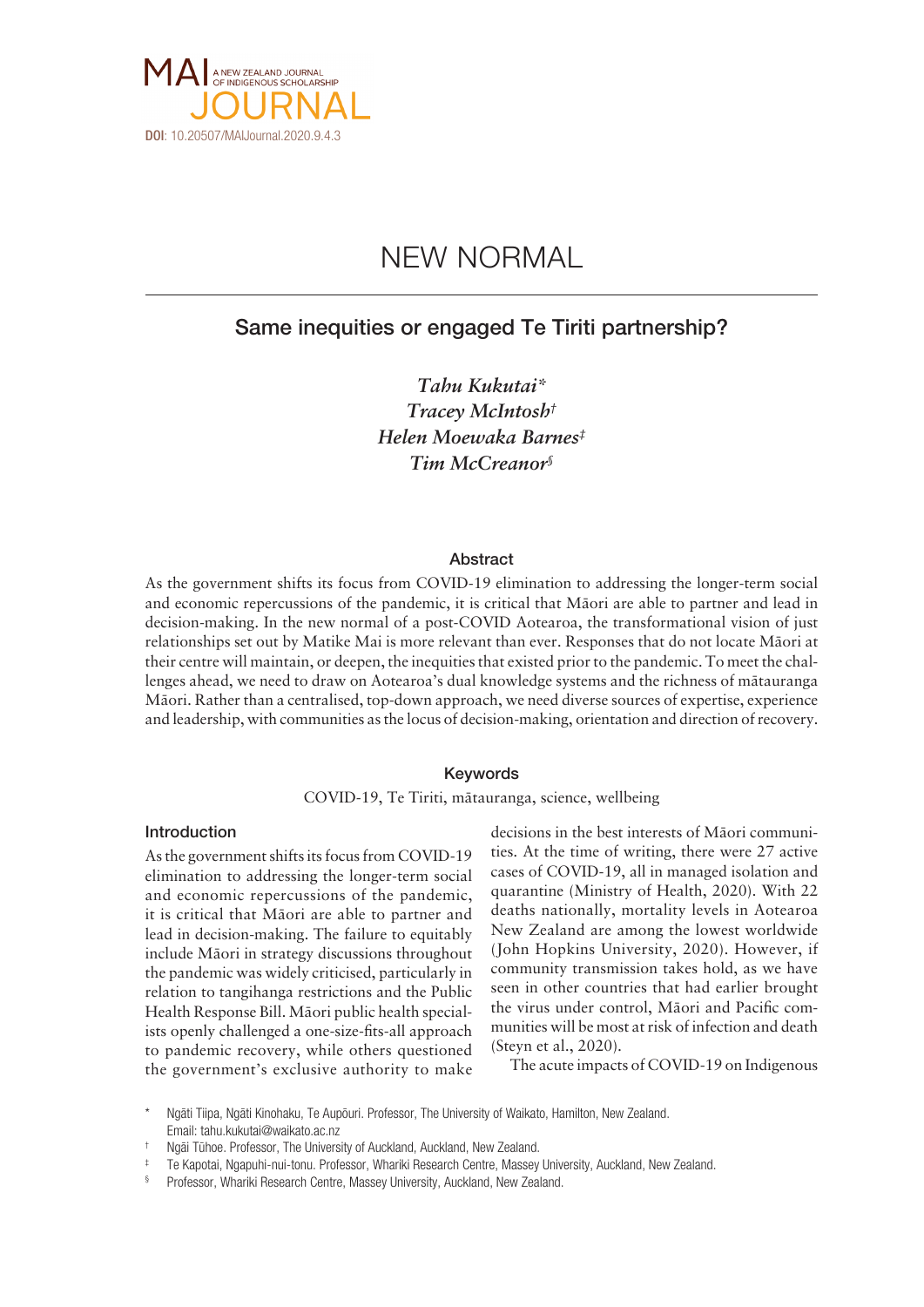peoples, including Mäori, extends far beyond immediate health threats ("Coronavirus impact on world's indigenous", 2020). Emerging international evidence suggests the social and economic impacts of the pandemic will be longer and more intense for people living in precarious conditions. In Aotearoa we know that previous economic recessions hit Mäori and Pacific communities the hardest, with consequences across generations. Before COVID-19, one out of every four tamariki Mäori was living in poverty (Stats NZ, 2019) and over 40% of all Mäori were living in areas of high deprivation.

Even with the government's \$50b COVID-19 budget plan, Treasury forecasted that unemployment would peak nationally at 9.6% in June this year (Whyte, 2020). At 8.2% Mäori unemployment was just shy of this leading into the pandemic (March quarter), and economists predict that levels will surge over the next two years. Unsurprisingly, Budget 2020 was firmly focused on job creation and getting the economy back on track. Among the suite of investments, the government has thus far earmarked \$900 million for specific Mäori initiatives, including a \$200 million Mäori employment package, \$400 million for Mäori education and \$137 million for extending Whänau Ora (McLachlan, 2020; Treasury, 2020). Several of the Budget initiatives will help address short-term employment and training needs in the regions where the impacts will be deepest. But the opportunity to take a long-term transformational view that enables Mäori to not just survive, but thrive, was arguably lost.

# Transforming power relations through Te Tiriti

Worldwide, there is a growing recognition that the fixation with efficiency and profit that has characterised the late capitalism of the past four decades is a significant contributor to this global pandemic, and other serious environmental threats (Aldred, 2020). The privileging of efficiency over resilience has hollowed out the capacity of societies and governments to respond to change, and increased harm among those rendered most marginal through colonisation, exploitation and marginalisation. These effects have arisen, in part, from the removal of the public goods required to guard and protect societies against worst-case and unforeseen scenarios, and the concentration of capital and power among elites.

In Aotearoa the growing awareness that these sources of social injustice threaten social sustainability and cohesion has focused attention on the

constitutional arrangements that underpin the operation of key societal institutions. A decade ago the government embarked on a constitutional review, and the subsequent report, published in 2013 by an expert panel, advised the Crown to continue to pursue a national dialogue. In the same year the Iwi Chairs' Forum independently promoted what became the Working Group on Constitutional Transformation, under the leadership of Professor Margaret Mutu and Dr Moana Jackson.

The report by the Working Group Matike Mai Aotearoa was published in 2016. It involved hundreds of hui throughout the motu and discussions with thousands of participants, complemented by written submissions, focus groups and interviews. Matike Mai articulates a collective vision of new constitutional arrangements intended to honour the rights, contributions and aspirations of all people of Aotearoa. The basis for constitutional authority incorporated understandings of the independence of hapü and iwi, as well as their interdependence through whakapapa. The report proposed independent powers for Mäori and the Crown to make decisions for their peoples, while acknowledging their interdependence under *Te Tiriti o Waitangi*. Te Tiriti, along with *He Whakaputanga o Te Rangatiratanga o Niu Tïreni* and the United Nations *Declaration of the Rights of Indigenous People*, underpinned this conceptualisation of shared power:

We call those spheres of influence the "rangatiratanga sphere", where Mäori make decisions for Mäori and the "käwanatanga sphere" where the Crown will make decisions for its people. The sphere where they will work together as equals we call the "relational sphere" because it is where the Tiriti relationship will operate. (Matike Mai Aotearoa, 2016, p. 9)

In the "new normal" of a post-COVID Aotearoa, this transformational vision of just relationships is more relevant than ever. To be able to "work together as equals" requires more than consultation and non-performative acts of Crown responsiveness given the systemic racism that is part and parcel of our colonial history and its unresolved injustices and inequities. The Crown needs to match the radical generosity of Mäori and bring to the table a genuine commitment to power and resource sharing.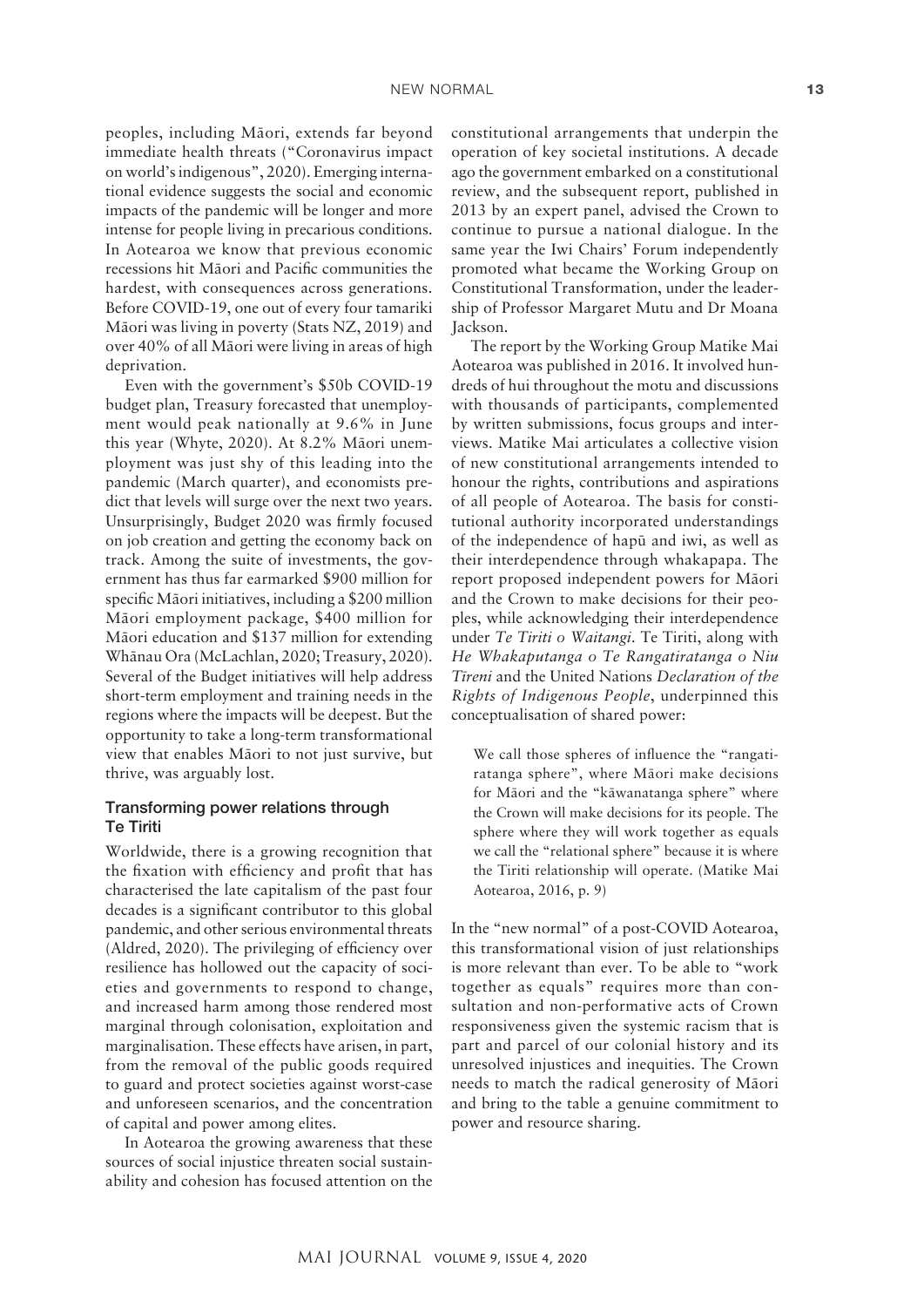## The importance of local decision-making

While there is immense pressure to fast-track economic recovery, responses designed by and for largely Päkehä constituencies will maintain, or deepen, the inequities that existed prior to the pandemic. It is crucial that the decisions informing our recovery and rebuild are based on evidence that is fit for purpose. Evidence takes many forms and, in times of crises, the values and knowledge systems of dominant groups are particularly privileged. To meet the challenges ahead, we need to draw on the richness of mätauranga Mäori—Mäori knowledge and its distinctive forms of enquiry and ways of knowing—alongside subject and disciplinary knowledge. The opportunity to draw on dual knowledge systems significantly increases the social actors involved and the breadth and depth of the response that is critical in determining positive Mäori futures and a resilient nation. Rather than a centralised, top-down approach, we need diverse sources of expertise, experience and leadership.

Throughout COVID-19, Indigenous communities have repeatedly demonstrated innovative modes of distributed leadership and a deep capacity to care for each other, empowered by the strength of their connections and knowledge of kin and kin-like relations. The response by Ngäi Tühoe exemplified a wider iwi and Te Ao Mäori approach that contextualised and complemented, rather than simply mimicked, Ministry of Health guidelines. Using their own infrastructure, information and resources, Ngäi Tühoe were able to rapidly assess need, formulate strategy and develop a public face to avoid friction at checkpoints set up on highways to prevent potentially infected travellers from entering Tühoe territory. According to iwi chair Tamati Kruger, once the call to action went out across the iwi, the collective response was clear: "They immediately said: 'We must take responsibility. We must show strong leadership, we must demonstrate care for our communities and support the national effort to get rid of Covid-19'" (as cited in Oram, 2020).

The iwi strategy was inclusive, catering to both Mäori and non-Mäori residents within the rohe, as well as Ngäi Tühoe living in cities in other tribal domains. Despite the rigours of lockdown, the communities of Tühoe were protected and supported, and emerged with a reinforced understanding of their relationship with the natural environments, and a generous willingness to share their insights:

We are so eager to engage in these conversations, to contribute to the rebuilding of a very, very much

stronger New Zealand society, a society that is now acutely aware of its relationship with nature and its obligations to be a far wiser caretaker of our natural resources. (Kruger, as cited in Oram, 2020)

The adaptive capacities exemplified by Ngäi Tühoe and others have always existed within Te Ao Mäori but, for many New Zealanders, the pandemic placed them in their purview for the first time. Mäori communities have long experience in local and social infrastructures (especially marae), and well-established networks for dealing with the impacts of ongoing colonialism, natural disasters, pandemics and mass death. When grounded local solutions have been properly resourced, outcomes have been positive for everyone. We need to learn from these examples and build this evidence systematically into our response with co-determined strategies and solutions.

As our Te Tiriti partner, the government has an important role to play. But everyone will lose out if community agency and local intelligence is not acknowledged, resourced and utilised. Knowledge applied successfully to practice is one form of community-held evidence, with Mäori and Pacific communities having expertise in local solutions. We have a unique window of opportunity within which to take stock of these potentials, with the knowledge that optimising them requires communities to be the locus of decision-making, orientation and direction of recovery.

# Re-imagining our futures through a Mäori lens

The recovery cannot be a return to the inequalities of the normal. Rather, the opportunity is to collectively and courageously re-imagine our futures and address unjust and unsustainable inequities.

In so doing we need to address what is wrong through an unrelenting focus on equity but also amplify and extend what is strong. We should learn through our more respectful treatment of te taiao, support mana motuhake in diverse communities and households, and strengthen the foundations for whänau flourishing. With worldviews that are inherently long term and holistic, Mäori are well positioned to lead circular economies. Mäori models of regenerative agriculture and ecotourism can help shape a globally distinctive Indigenous sector that has intergenerational and environmental wellbeing at its core.

Our structurally youthful Mäori and Pacific populations are a taonga, a demographic gift that must not be squandered in the post-COVID reset. Proactive investment in their potential will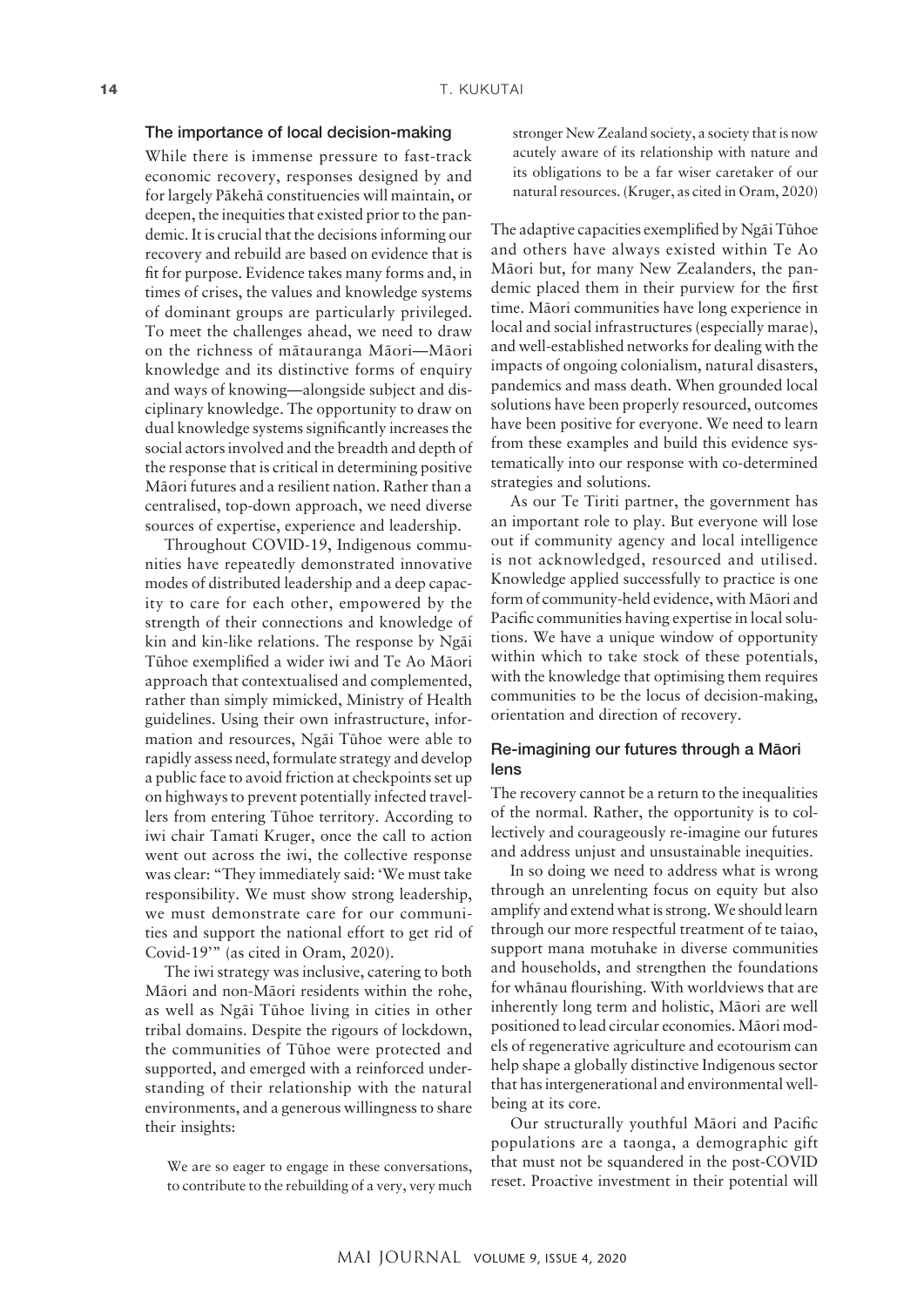not only benefit their wider whänau and future whänau but, in areas like Gisborne and Northland, is critical for futureproofing regional economies.

Research in many diverse but interconnected fields must be a critical part of these understandings and Rauika Mängai (2020) have recently released a reworking of Vision Mätauranga (VM), the vehicle through which Crown funding bodies have understood, and restricted, their responsibilities to Mäori. Distilling wide experience of Mäori in the science sector, *A Guide to Vision Mätauranga* complements Matike Mai and presents a transformational approach to best practice for knowledge generation in Aotearoa. The critical features are unreserved acknowledgement of, investment in and engagement of Mäori knowledge, people and resources on the basis of an "engaged Treaty relationship" throughout the science sector. This will require significant development in the science sector and its infrastructures in terms of mapping activities, establishing researcher competencies, VM assessment standards and mätauranga Mäori centred measures of science excellence. It also envisages considerable advancements of the Mäori science sector with the creation of mechanisms for Mäori control of mätauranga, a national research agenda and new research funding streams, along with capability and capacity building processes.

If the pandemic has taught New Zealanders anything, it is that our well-being, as individuals and collectives, is intimately connected to the wellbeing of those around us. To do well, we must be well. To be well, the whenua and the wai must be well. At the heart of our well-being are connections with each other and our environments, and the collective concept of a good life.

#### Acknowledgements

This report expands on an article by the authors published in *The Conversation* on 19 May 2020.

#### **Glossary**

| Aotearoa      | Māori name for New Zealand;<br>lit. "the land of the long white<br>cloud" |
|---------------|---------------------------------------------------------------------------|
| hapū          | subtribes that share a common<br>ancestor                                 |
| hui           | meetings                                                                  |
| iwi           | tribal kin group                                                          |
| mana motuhake | autonomy, independence,<br>authority                                      |
| Māori         | Māori knowledge                                                           |
| marae         | tribal meeting grounds                                                    |

| motu           | country, land, nation                               |
|----------------|-----------------------------------------------------|
| Pākehā         | a person of predominantly<br>European descent       |
| rangatiratanga | self-determination, autonomy                        |
| rohe           | area, region                                        |
| taiao          | world, Earth, natural world,<br>environment, nature |
| tamariki       | children                                            |
| tangihanga     | funerals, rites for the dead                        |
| taonga         | treasure, protected natural<br>resource             |
| Te Ao Māori    | Māori worldview                                     |
| wai            | water                                               |
| whakapapa      | genealogy, ancestry, familial<br>relationships      |
| whānau         | family, extended family                             |
| whenua         | land                                                |

#### **References**

- Aldred, J. (2020, July 5). This pandemic has exposed the uselessness of orthodox economics. *The Guardian*. [https://www.theguardian.com/](https://www.theguardian.com/commentisfree/2020/jul/05/pandemic-orthodox-economics-covid-19) [commentisfree/2020/jul/05/pandemic-orthodox](https://www.theguardian.com/commentisfree/2020/jul/05/pandemic-orthodox-economics-covid-19)[economics-covid-19](https://www.theguardian.com/commentisfree/2020/jul/05/pandemic-orthodox-economics-covid-19)
- Coronavirus impact on world's indigenous, goes well beyond health threat. (2020, May 18). *UN News*. from [https://news.un.org/en/story/](https://news.un.org/en/story/2020/05/1064322) [2020/05/1064322](https://news.un.org/en/story/2020/05/1064322)
- John Hopkins University. (2020). *Mortality analyses*. Coronavirus Resource Center. Retrieved July 21, 2020, from [https://coronavirus.jhu.edu/data/](https://coronavirus.jhu.edu/data/mortality) [mortality](https://coronavirus.jhu.edu/data/mortality)
- Matike Mai Aotearoa. (2016). *He whakaaro here whakaumu mö Aotearoa: The report of Matike Mai Aotearoa—The Independent Working Group on constitutional transformation*. [https://](https://nwo.org.nz/wp-content/uploads/2018/06/MatikeMaiAotearoa25Jan16.pdf) [nwo.org.nz/wp-content/uploads/2018/06/](https://nwo.org.nz/wp-content/uploads/2018/06/MatikeMaiAotearoa25Jan16.pdf) [MatikeMaiAotearoa25Jan16.pdf](https://nwo.org.nz/wp-content/uploads/2018/06/MatikeMaiAotearoa25Jan16.pdf)
- McLachlan, L.-M. (2020, May 14). Budget 2020: Mäori to get \$900m to deal with Covid-19 fallout. *New Zealand Herald*. [https://www.nzherald.co.nz/nz/](https://www.nzherald.co.nz/nz/news/article.cfm?c_id=1&objectid=12332066) [news/article.cfm?c\\_id=1&objectid=12332066](https://www.nzherald.co.nz/nz/news/article.cfm?c_id=1&objectid=12332066)
- Ministry of Health. (2020). *COVID-19—Current cases*. Retrieved July 21, 2020, from [https://www.health.](https://www.health.govt.nz/our-work/diseases-and-conditions/covid-19-novel-coronavirus/covid-19-current-situation/covid-19-current-cases) [govt.nz/our-work/diseases-and-conditions/covid-](https://www.health.govt.nz/our-work/diseases-and-conditions/covid-19-novel-coronavirus/covid-19-current-situation/covid-19-current-cases)[19-novel-coronavirus/covid-19-current-situation/](https://www.health.govt.nz/our-work/diseases-and-conditions/covid-19-novel-coronavirus/covid-19-current-situation/covid-19-current-cases) [covid-19-current-cases](https://www.health.govt.nz/our-work/diseases-and-conditions/covid-19-novel-coronavirus/covid-19-current-situation/covid-19-current-cases)
- Oram, R. (2020, May 31). Nature is key to NZ's post-Covid future. *Newsroom*. [https://](https://www.newsroom.co.nz/2020/05/31/1205570/nature-is-key-to-nzs-post-covid-future) [www.newsroom.co.nz/2020/05/31/1205570/](https://www.newsroom.co.nz/2020/05/31/1205570/nature-is-key-to-nzs-post-covid-future) [nature-is-key-to-nzs-post-covid-future](https://www.newsroom.co.nz/2020/05/31/1205570/nature-is-key-to-nzs-post-covid-future)
- Rauika Mängai. (2020). *A guide to Vision Mätauranga: Lessons from Mäori voices in the New Zealand science sector.* [http://www.marama](http://www.maramatanga.co.nz/sites/default/files/Rauika Ma%CC%84ngai_A Guide to Vision Ma%CC%84tauranga_FINAL.pdf) [tanga.co.nz/sites/default/files/Rauika%20](http://www.maramatanga.co.nz/sites/default/files/Rauika Ma%CC%84ngai_A Guide to Vision Ma%CC%84tauranga_FINAL.pdf) [Ma%CC%84ngai\\_A%20Guide%20to%20](http://www.maramatanga.co.nz/sites/default/files/Rauika Ma%CC%84ngai_A Guide to Vision Ma%CC%84tauranga_FINAL.pdf) [Vision%20Ma%CC%84tauranga\\_FINAL.pdf](http://www.maramatanga.co.nz/sites/default/files/Rauika Ma%CC%84ngai_A Guide to Vision Ma%CC%84tauranga_FINAL.pdf)
- Stats NZ. (2019, April 2). *Child poverty statistics: Year ended June 2019* [Information release].